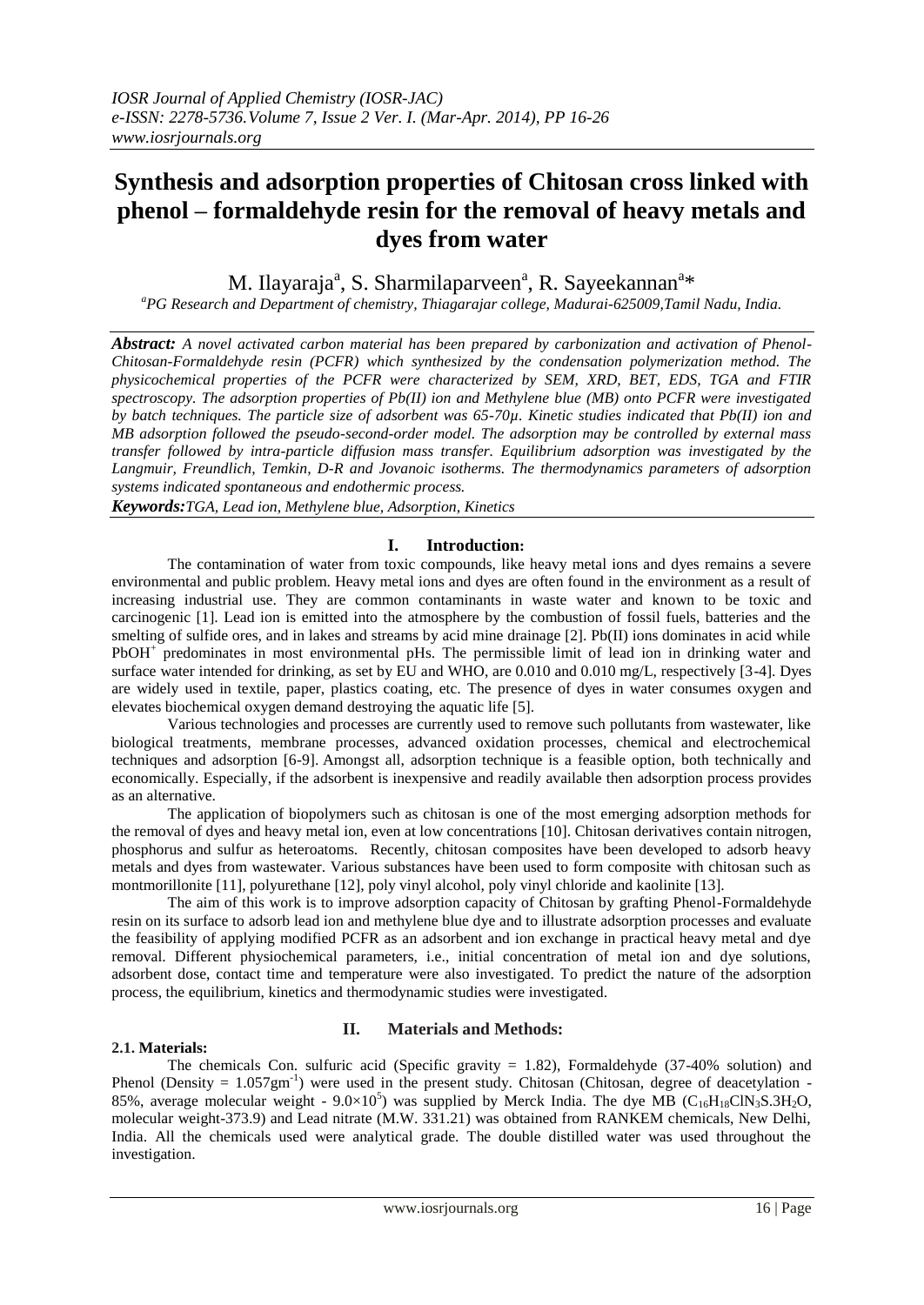#### **2.2. Preparation of PCFR composites:**

Phenol and Con. Sulfuric acid (1:1) and 0.5 mg of Chitosan were mixed slowly with constant stirring in an ice bath. The mixture was then, heated to  $70^{\circ}$ C for three hours, cooled and kept overnight. The product was polymerized with formaldehyde solution (12 ml) in an ice bath, and then heated to  $70^{\circ}$ C for three hours and the product was cured, then ground washed with DD water, to remove the free acid. Then the sample was dried at 70<sup>o</sup>C for 16 h. Then the composite resin was sieved and preserved for characterization and further studies.

#### **2.3. Adsorption Experiments**

Batch mode adsorption studies were carried out by adding certain amount of adsorbent and 50ml of dye and 40ml of metal ion solutions of certain concentrations, dose, contact time and temperatures in a thermo stated water bath shaker with a shaking of 200rpm. Thesamples were withdrawn from the shaker at predetermined time intervals and solutions were separated from the adsorbent by centrifugation at 4000rpm for 5min. To determine the residual dye concentration, the absorbance of the supernatant solution was measured before and after treatment with double beam spectrophotometer (JASCO V530 Spectrophotometer). Lead ion concentration was measured using atomic absorption (Elico SL-173) spectrometry at wavelength of 283.3 nm, experiments were carried out twice and the concentrations given were average values. The initial dye and metal ion concentrations in the test solution and the contact time were changed to investigate their effect on the adsorption kinetics. The pH of the dye and metal ion solution was adjusted by using NaOH or HCl solution. The adsorption studies were carried out at different temperatures (308, 318 and 328K). This is used to determine the effect of temperature on the thermodynamic parameters.

The amount of adsorption in batch experiments and adsorption efficiency were calculated as follows:

$$
\mathbf{q} = (\mathbf{C}_0 - \mathbf{C}_e) \mathbf{V} / \mathbf{m}
$$
 (1)  
Efficiency (%) =  $(\mathbf{C}_0 - \mathbf{C}_e) / \mathbf{C}_o \times 100$  (2)  
Where,  $\mathbf{C}_o$  is the initial concentration (mg/L)

is the initial concentration  $(mg/L)$  $\frac{C_e}{V}$ is the equilibrium concentration (mg/L)

- is the volume of solution  $(mL)$
- m is the mass of adsorbent (g)
- q is the amount of adsorbed  $(mg/g)$

#### **2.4. Desorption experiments**

**3.1. Effect of adsorbent activity**

It is known that regeneration of adsorbents is an important aspect of adsorption study. In order to determine the reusability of the PCFR, the adsorption-desorption process was repeated three times. 1.0g PCFR adsorbents loaded into 50 ppm of Pb(II) ion and MB respectively and added into 100mL of 1% (v/v) HNO $\gamma$ 0.05m of Acetic acid solution for 3h at room temperature. The adsorption performance in each cycle was measured. The desorbed dye solution was separated by centrifugation and analyzed as before. The percentage of desorption was calculated. The desorption ratio (E) was calculated as follows:

**E** (%) =  $C_dV_d/(C_o - C_e) \times 100$  (3)

Where E is the desorption ratio,  $C_d$  is the concentration of the solutes in the desorption solutions,  $V_d$  is the volume of the desorption solution and  $C_0$ ,  $C_e$  and V are the same as defined in Eq. 1 & 2.

# **III. Results and Discussion**



**Fig. 1. Adsorbent activity of PFR, Chitosan and PCFR**

The activity of adsorbent for the adsorption of Pb(II) ion and MB dye was studied with an initial concentration of 20 & 50 ppm, adsorbent dose of 0.2 g and contact time of 120 min and the results were displayed in Fig.1. Noticeably as shown in the fig.1, the order of adsorption activity for the removal of Pb(II)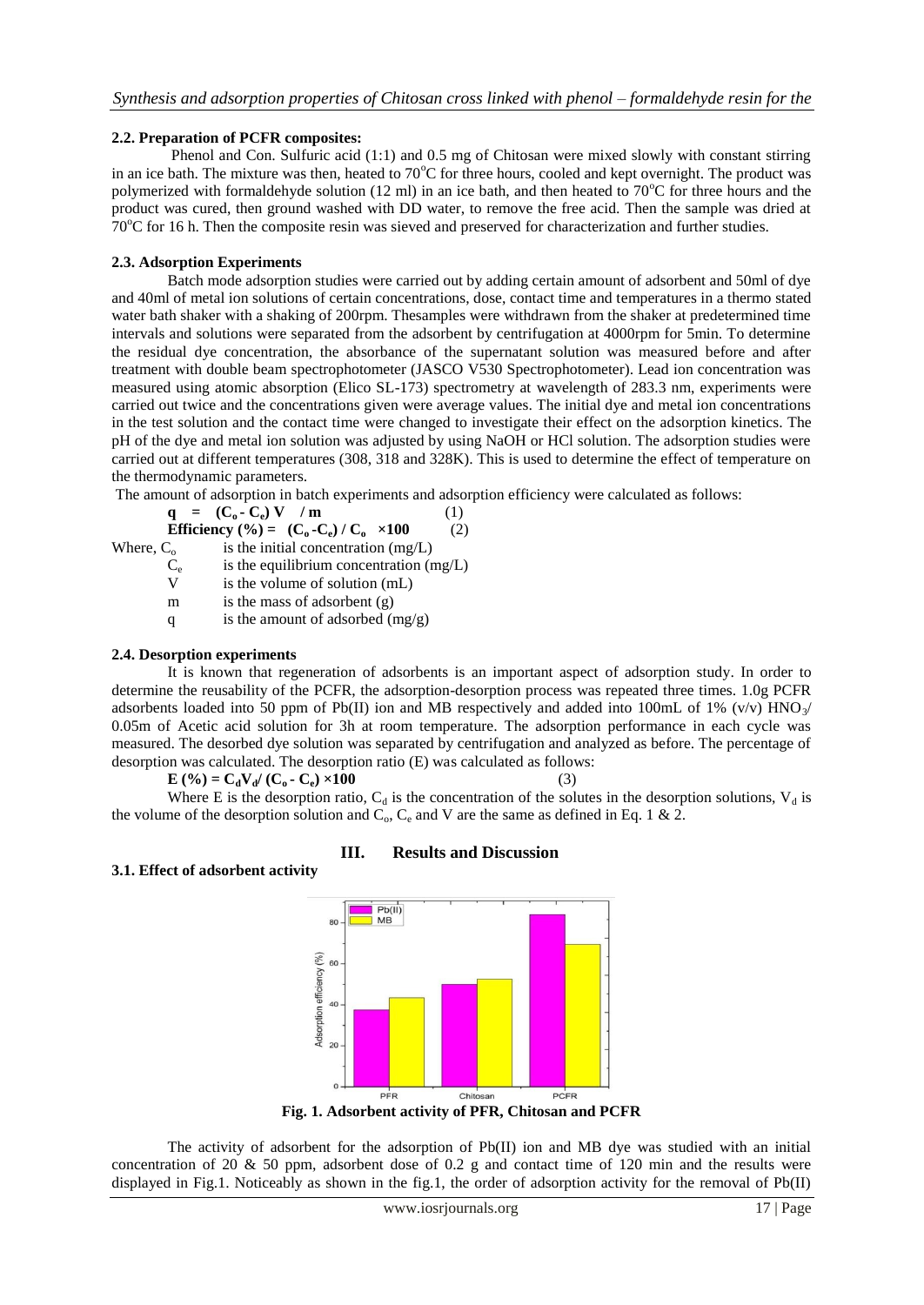ion and MB dye is PCFR > Chitosan > PFR. PCFR composite resin exhibits higher adsorption activity (84% & 69.5%) than Chitosan (50% & 52.5%) and PFR resin (37.5% & 43.4%) of Pb(II) and MB respectively. PCFR composite resin was high removal efficiency than chitosan and PFR resin due to high surface area and facile mass diffusion from the retained interconnected pore system could also be major factors in improving the adsorption potentials.





**Fig. 2. Adsorption-desorption isotherms of nitrogen at 77 K on PCFR**

The surface area of PCFR was determined by nitrogen sorption measurement. The surface area of PCFR was 26.03 m<sup>2</sup>/g. The average pore radius of PCFR was 48.79 nm and total pore volume was 0.12 cm<sup>3</sup>/g shown in Fig.2. The relative adsorption performance of different adsorbent is highly dependent on the internal pore structure of each material. With the increase of pore radius, more adsorbate is easier to be adsorbed. Therefore carbon activation offered some attractive advantages. It is not only able to increase the surface area and average pore radius but also reinforce the chemical strength of adsorbents in acidic medium.





**Fig. 3. FTIR spectra of: (a) Chitosan (b) PCFR (c) PCFR-MB (d) PCFR-Pb(II)**

FTIR spectra of the Chitosan, PCFR, PCFR-Pb(II) and PCFR-MB were shown in Fig.3. The main bands observed in the IR spectra of Chitosan (Fig. 3a), were the axial stretching of –OH and C-H groups at 3350 and 2907 cm<sup>-1</sup> respectively, which appears superimposed to the N-H stretching band; C=O stretching band (amide I) at  $1654.9$  cm<sup>-1</sup>, CH<sub>3</sub> symmetrical angular deformation at 1382.9 cm<sup>-1</sup> and C-N amino groups axial deformation 1319.3, besides the characteristic polysaccharide bands at 1080.1 cm<sup>-1</sup>. Fig.3b, presented a strong absorption band at 1633.7 cm<sup>-1</sup> attributed to the C=N vibrations characteristic of azomethine [14] which is not observed in chitosan. The bands at 1469 and 881.4 cm<sup>-1</sup> were attributed to the C=C and C-H stretching in the aromatic ring, respectively. FTIR data showed that new peak observed at 2349.3 cm<sup>-1</sup> attributed to S-H stretching vibrations (Fig.3c). The peaks observed at 3797.8 and 3435.2 cm<sup>-1</sup> were assigned to O-H and N-H bands. It may due to MB adsorption onto PCFR.

FTIR data (Fig.3d), showed that the N-H bending vibration wave number at  $1633.7 \text{ cm}^{-1}$  before lead adsorption were shifted to  $1649 \text{ cm}^{-1}$  after lead adsorption, suggesting the attachment of lead to nitrogen atoms,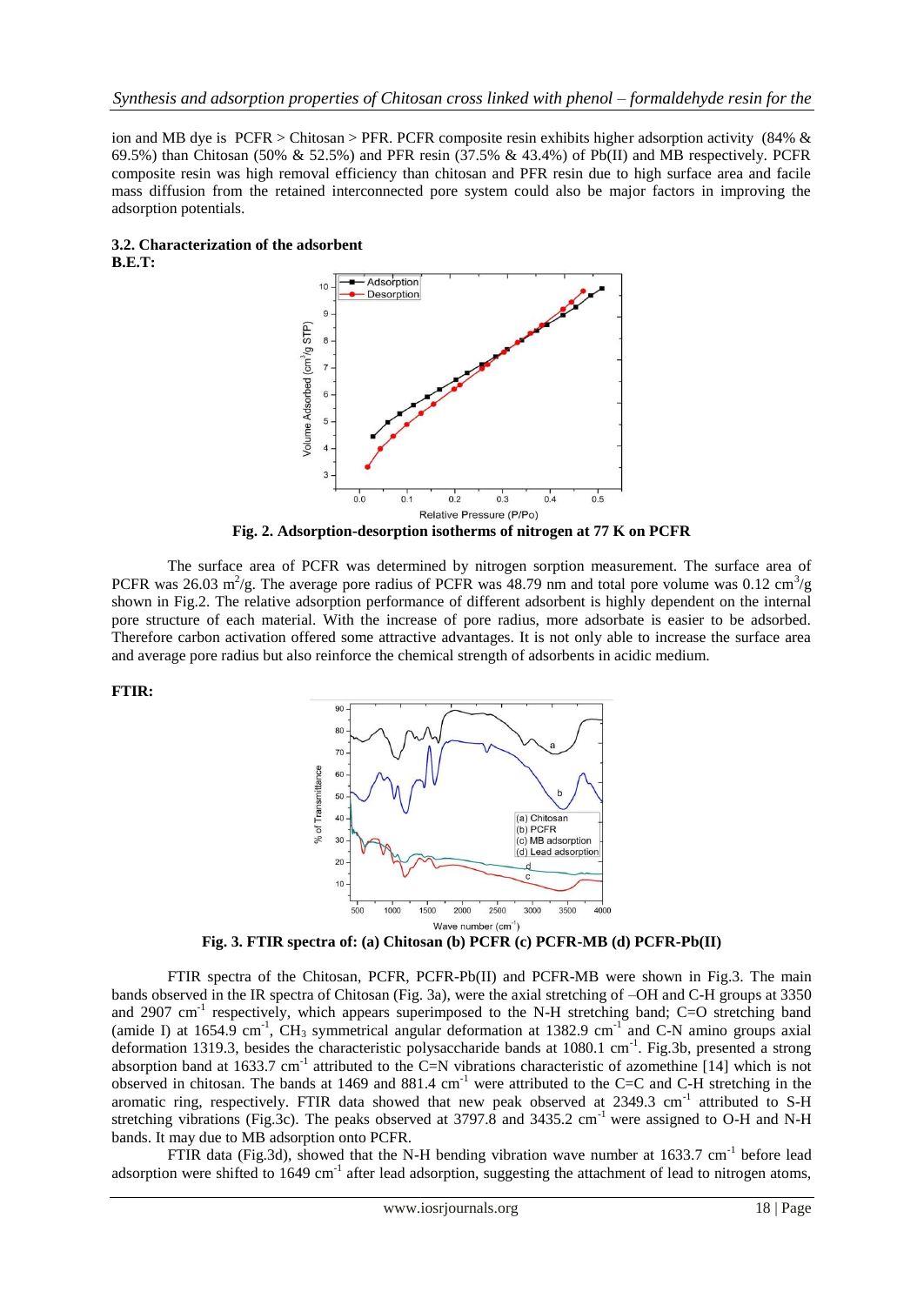which reduced the vibration intensity of the N-H bond due to molecular weight becoming heavier after lead attachment. Another major change in the transmittance can also be observed at the wave number of 2912 cm-<sup>1</sup>after lead adsorption. This band region may be assigned to both C-H and O-H stretching. As lead ion is unlikely to be attached to a carbon atom, the results may therefore suggest that oxygen atoms in the hydroxyls could also be involved in lead ion adsorption.

# **XRD:**

The XRD patterns as shown in Fig.4 were performed to analyze the crystalline nature. The characteristic  $20^{\circ}$ -30 $^{\circ}$  peaks of Chitosan are discernible in carbon; these indicate that they are amorphous carbon.



#### **SEM:**

Fig.5, showed the SEMs of PCFR, PCFR-Pb(II) and PCFR-MB dye. However, the particles of PCFR (Fig.5a) are composed of evenly distributed particles. Clearly, there are particle fragments and irregularities structure on the surface. Such cracks and irregularities are beneficial for the metal and dye to diffuse to the inner adsorption sites located in the interior portion of the adsorbent [15]. Fig. 5b and 5c show micrographs of the PCFR surface after adsorbed Pb(II) ion and MB dye, which is covered with some small particulates on the surface, suggesting Pb(II) ion and MB dye have been adsorbed.



**Fig. 5. The SEM images of (a) PCFR (b) PCFR-MB (c) PCFR-Pb(II)**

# **EDX:**

Further confirmation of the adsorption of Pb (II) ion and MB dye on PCFR composite was done by energy dispersive X-ray analysis (EDX). Fig.6a for the unloaded PCFR did not show any characteristic signal for metal ions, only shows that the three major constituents, i.e., C, O and S composition were 59.48%, 34.59%, and 5.93%, respectively. The EDS spectrum (Fig.6b) of after adsorption of Pb(II) ion presented a new appearing peak at 2.0 keV, which is associated to Pb element. This provided an evidence for Pb(II) ion adsorption onto PCFR surface. Fig.6c shows three components C, O and S values for the PCFR-MB adsorption composition were 73.18%, 25.11% and 1.71% respectively. To compare both the (Fig.6a and 6c) 'C' atomic percentage was increased, due to adsorption of MB dye onto PCFR.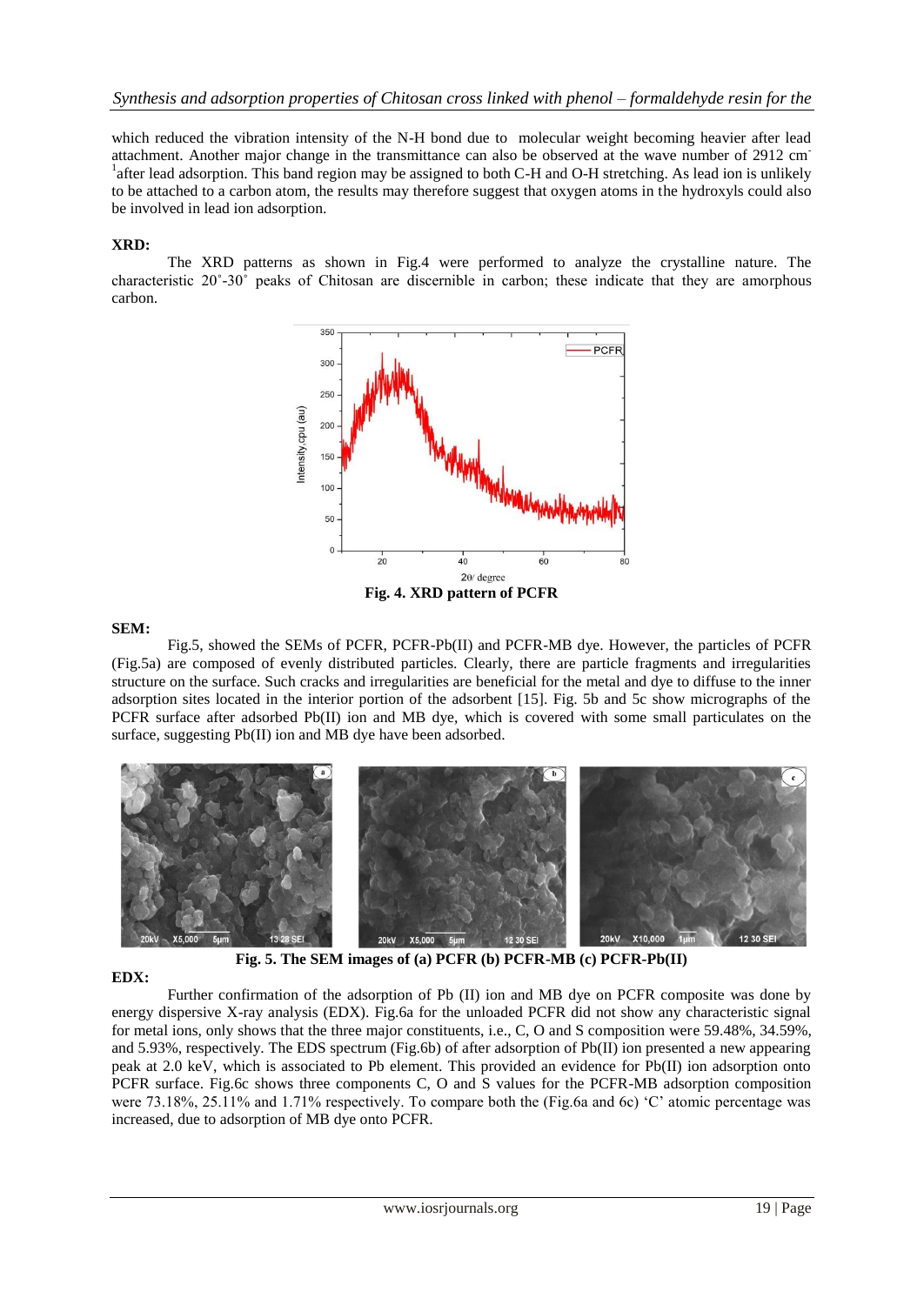

**Fig. 6. Energy dispersive spectra of (a) PCFR (b) PCFR-Pb(II) (c) PCFR-MB**



The TGA thermograms for the PCFR samples were shown in Fig.7. The thermo gravimetric profile revealed that the mass loss was occurred in three stages. The first stage at around 50-118 ˚C, with a mass loss of 18.92%, is related mainly to the loss of water physically adsorbed on the surface of the materials. The second stage showed that the degradation temperature for PCFR was 118-390 ˚C with a mass loss of 31.76%. The last weight loss was determined above 390-700 °C, which about 20.64%. Finally, no mass loss was detected when the temperature was increased to 700 ˚C. This result indicates the PCFR are stable at higher temperature. The char residue of PCFR content was 31%.

The characterization results confirmed that the formation of the adsorbent PCFR occurred successfully.

#### **3.3. Effect of initial concentrations**

**TGA:**

In order to determine the optimum initial concentration of the target metal ion and dye, its value was varied in the range  $20 - 60$  mg/L and  $50-120$  mg/L for Pb(II) ion and MB dye respectively, while keeping the temperature, sorbent mass and the contact time constant. The effect of initial concentration on the removal of Pb(II) ion and MB dye by the adsorbent is indicated in Fig.8.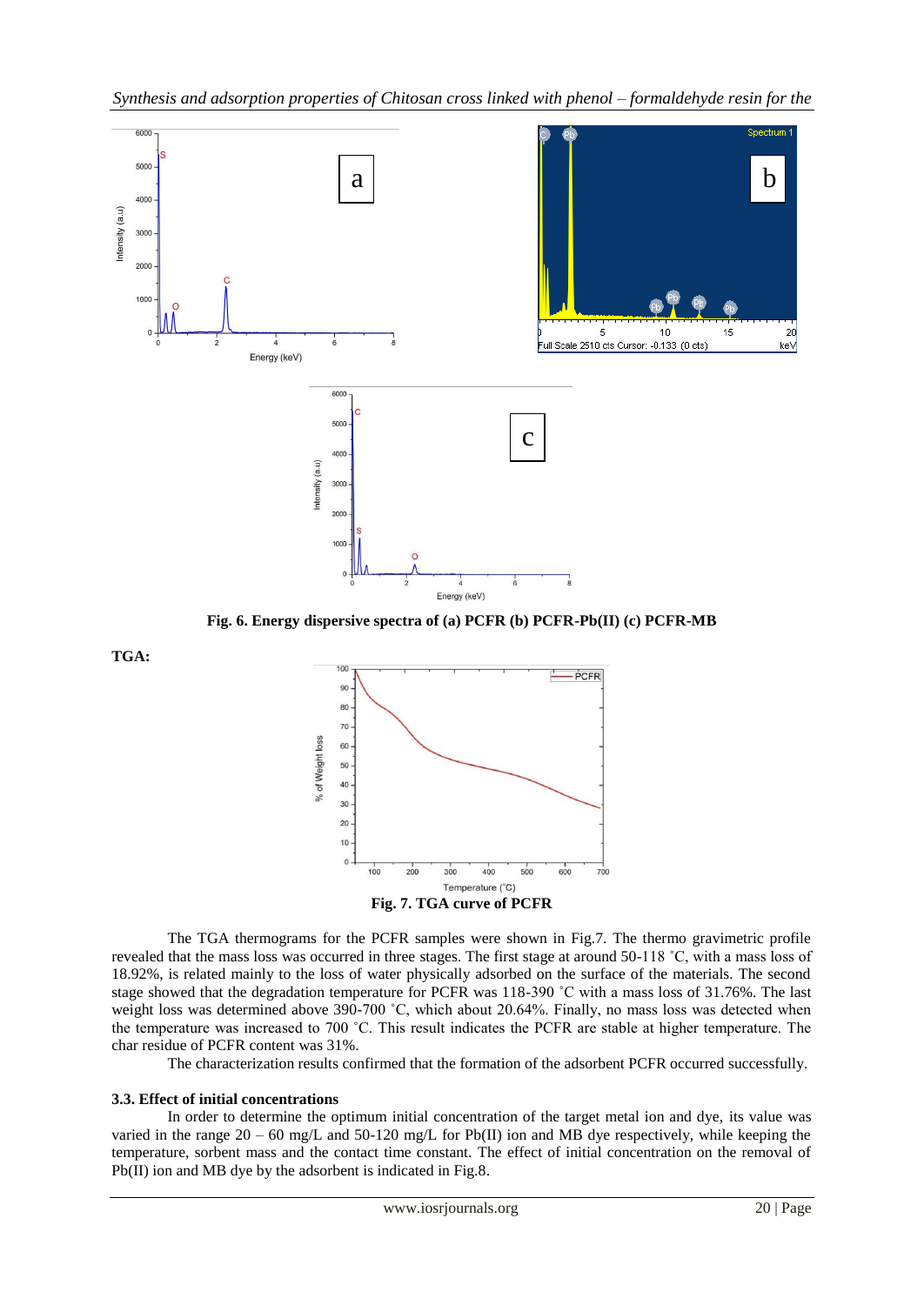

**Fig.8. Effect of initial concentrations of Pb(II) and MB dye**

It is evident from that percentage of Pb(II) ion and MB dye removal decreases with increase in concentrations, however actual amount of the Pb(II) ion and MB dye adsorbed is increased. This is due to increase in concentration, surface area, and active sites of the adsorbent were saturated and hence percentage removal decreases. In this study Pb(II) ion removal was higher than that of MB dye.

#### **3.4. Effect of contact time**

Adsorption was studied at various time intervals (30-240 min) and fixed concentration of Pb(II) ion was 20 ppm and 50ppm concentration of MB dye. The concentration of Pb(II) ion and MB dye was determined at the end of each time. The obtained equilibrium capacities  $(q_e)$  were then plotted against the equilibrium time (t) for kinetic modeling. All the results were presented in Fig.9. Adsorption increased rapidly with an increase in contact time from 30 to 240 min. A further increase in time had no effect on the adsorption. A maximum contact time of 180 and 120 min was therefore considered as optimum time for Pb(II) ion and MB dye respectively.



**Fig.9. Effect of contact time**

#### **3.5. Effect of adsorbent mass:**

The amount of adsorbent was optimized to obtain the optimal removal. Adsorption experiments were conducted using different amounts of PCFR, likewise 0.050- 0.250g and 0.010 - 0.070g of Pb(II) ion and MB respectively. The initial concentration of Pb(II) ion 20 ppm and MB concentration was 50ppm, at room temperature and fixed time. The results are presented in Fig.10.

The results showed that adsorption increased sharply for  $Pb(II)$  ion was 66.7 to 80.3% with an adsorbent amount of  $0.050 - 0.200g$  and MB was 45.6 to 73.6% with an adsorbent amount of  $0.010 - 1$ 0.070g.Thus, 0.150 and 0.050g was considered as the optimum adsorbent for the removal of Pb(II) ion and MB respectively.

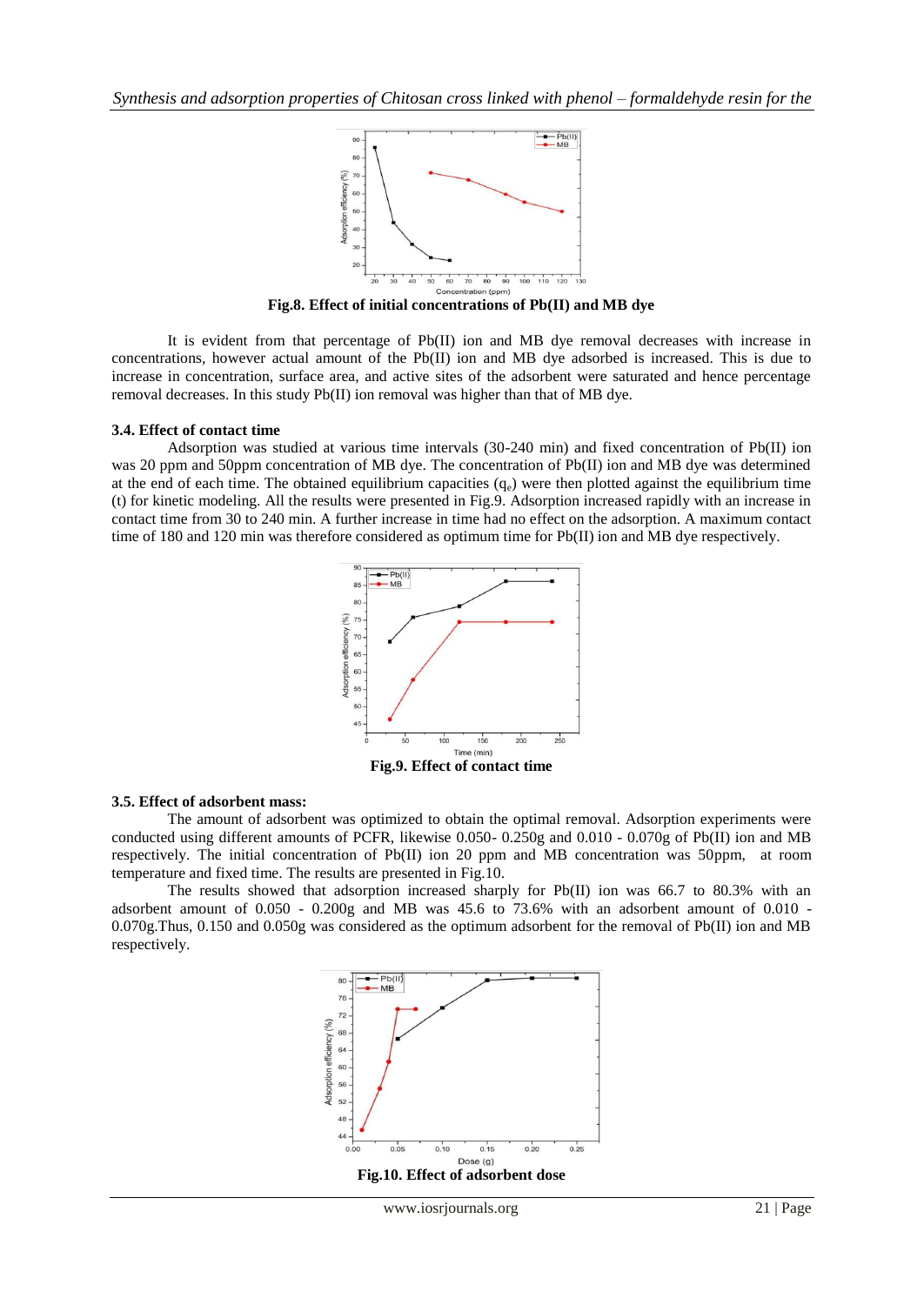#### **IV. Adsorption isotherms:**

The adsorption equilibrium data were tested by five isotherm models, namely the Langmuir, Freundlich, Temkin, D-R and Jovanoic isotherm.

Langmuir isotherm [16], which assumes monolayer adsorption onto a homogeneous surface with a finite number of identical adsorption sites, can be represented in a linear form as follows:

$$
\frac{C_e}{C_e} = \frac{1}{C_e} = \frac{C_e}{C_e} \tag{4}
$$

**qe**  $K_L \times q_m q_m$ 

Where,  $q_m$  is the maximum adsorption capacity,  $K_L$  is the Langmuir bonding energy coefficient. The  $K_L$  and  $q_m$ can be calculated from the intercept and slope of the linear plot of  $C_e/q_e$  against  $C_e$  shown in Fig.11.



**Fig.11. Langmuir isotherm plots for the adsorption of Pb(II) and MB onto PCFR**

In order to determine if the adsorption process is favorable or unfavorable, a dimensionless constant separation factor or equilibrium parameter  $R<sub>L</sub>$  is defined according to the following equation [17]:

 $R_L = 1/1 + K_L C_0$  (5) Where,  $K_L$  is the Langmuir isotherm constant (L/mg) and  $C_0$  is the initial dye concentration (mg/L). The  $R_L$ value indicates the type of the isotherm to be either unfavorable  $(R_L > 1)$ , linear  $(R_L = 1)$ , favorable  $(0 < R_L < 1)$ , irreversible ( $R_L = 0$ ). The  $R_L$  value of MB was higher than compare to that of Pb(II) ion. As it is clear from MB all R<sup>L</sup> of values range between 0.915-0.858, indicating the favorable adsorption of MB onto PCFR.

 Freundlich isotherm [18], which assumes adsorption onto a heterogeneous surface, can be represented in a linear form as follows:

 $\log q_e = \log K_F + 1/n \log C_e$  (6) Where, qe is the amount of dye and metal ion adsorbed at equilibrium (in mg/g), and  $C_e$  is the MB and Pb(II) ion concentration in solution at equilibrium (in mg/L).  $K_F$  and n are Freundlich constants which indicate capacity and heterogeneity factor. The value of n ranged from 0 to 1, and n value closer to 1 indicates high surface heterogeneity. The  $K_F$  and n can be calculated from the intercept and slope of the linear plot of log  $q_e$ 

against log C<sup>e</sup> . Temkin isotherm [19], which assumes that the heat of adsorption of all the molecules in the layer decreases linearly with coverage due to adsorbent-adsorbate interactions and characterized by a uniform distribution of binding energy, can be represented in a linear form as follows:

 $q_e = B_1 \ln K_T + B_1 \ln C_e$  (7) Where,  $B_1$  and  $K_T$  are constants, representing adsorption capacity and retention intensity of adsorption. The  $B_1$  and  $K_T$  can be calculated from the intercept and slope of the linear plot of  $q_e$  against lnC<sub>e</sub>.

In order to determine the type of adsorption, D-R isotherm has also been tested for the adsorption of both MB and Pb(II) ion onto PCFR. The D-R equation can be defined by the following equation [20].

**lnq**<sub>e</sub> = **lnq**<sub>m</sub> –  $\beta \epsilon^2$ (8) Where,  $\beta$  a constant related to the adsorption energy (mol<sup>2</sup>/kJ<sup>2</sup>), q<sub>m</sub> is a constant that indicates the sorption degree characterizing the sorbent (mg/g) and  $\varepsilon$  is the Polanyi potential shown in Eq. 8:  $\epsilon = RT \ln (1 + 1/C_e)$  (9)

Where, T is the absolute temperature (K) and R is the ideal gas constant ( $R = 8.314$  J/mol/K).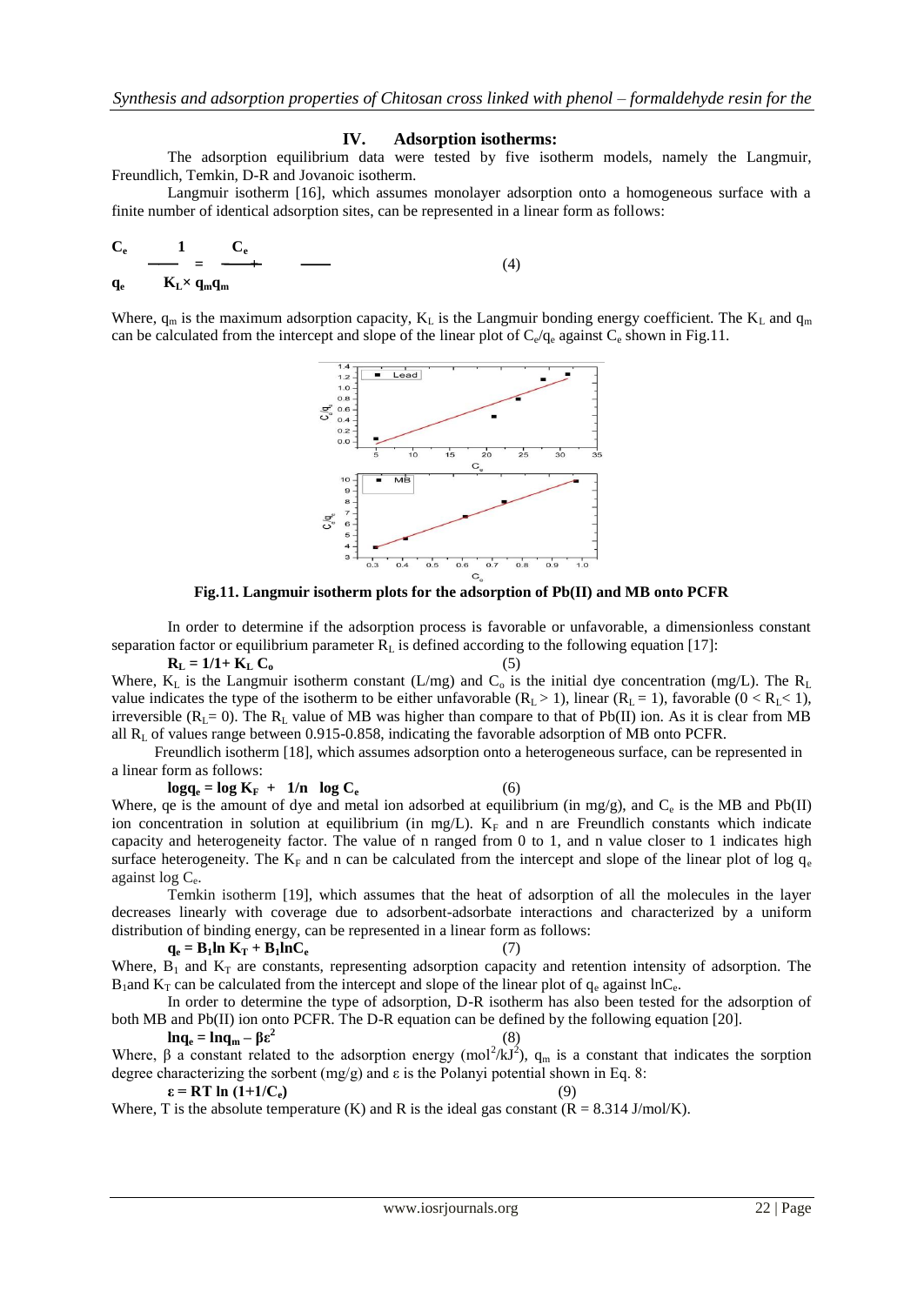

**Fig.12. D-R isotherm plots for the adsorption of Pb(II) and MB onto PCFR**

By plotting lnq<sub>e</sub> versus  $ε^2$  (Fig.12), it is possible to determine the value of β from the slope and the value of  $q_m$  from the intercept, which is  $ln q_m$ .

The mean free energy E (kJ/mol) of sorption can be estimated by using β values as expressed in the following equation [21].

 $E = 1/(2\beta)^{1/2}$  (10)

The magnitude of E may characterize the type of the adsorption as chemical ion exchange ( $E = 8-16 \text{ kJ/mol}$ ), or physical adsorption (E < 8 kJ/mol). The mean free energy of adsorption for the present study was found to be Pb(II) ion has 12.9 and MB was 6.79 kJ/mol. This implies that, the adsorption of Pb(II) ion on PCFR may be considered as chemical adsorption process, the MB was physical adsorption process.

The Jovanoic isotherm [22], which is based on the same assumptions of the Langmuir isotherm, also considers the possibility of some mechanical contacts between the adsorbing and desorbing molecules on the homogeneous surface and can be represented in a linear form as follows:

 $\ln q_e = \ln q_m + K_I C_e$  (11)

Where,  $q_m$  is the maximum amount adsorbed (in mg/g) and  $K_1$  (in L/mg) is the constant related to the energy of adsorption. The  $q_m$  and  $K_J$  can be calculated from the intercept and slope of the linear plot of lnq<sub>e</sub> against  $C_e$ .

To understand the adsorption equilibrium behavior, five isotherms, namely Langmuir, Freundlich, Temkin, D-R and Jovanoic isotherm models were tested, and the Table.1 summarizes the isotherm parameter values. The best fitted models are selected on the basis of coefficient Langmuir isotherm and D-R isotherm model. The Langmuir isotherms were best fit model for the adsorption of MB, The maximum adsorption capacity of MB was 10.96 mg/g. The D-R isotherm model well described in both  $Pb(II)$  ion and MB onto PCFR. The maximum amount adsorbed was 260.6 and 369.8 mg/g for Pb(II) ion and MB respectively.

| <b>Mathematical models</b> | parameters     | $Pb(II)$ ion         | MВ                  |  |
|----------------------------|----------------|----------------------|---------------------|--|
| Langmuir isotherm          | $R^2$          | 0.901                | 0.996               |  |
|                            | $K_{L}$        | $1.723\times10^{-3}$ | $8.35\times10^{-4}$ |  |
|                            | $q_m (mg/g)$   | 21.73                | 10.96               |  |
| Freundlich isotherm        | $R^2$          | 0.899                | 0.942               |  |
|                            | $K_{\rm F}$    | $331.1\times10^{3}$  | $787.0\times10^{4}$ |  |
|                            | n              | 1.517                | 5.7142              |  |
| Temkin isotherm            | $\mathbb{R}^2$ | 0.968                | 0.840               |  |
|                            | $B_1$          | 32.3                 | 0.101               |  |
|                            | $K_T$          | 135.4                | 6.497               |  |
| D-R isotherm               | $R^2$          | 0.978                | 0.974               |  |
|                            | β              | 0.003                | 0.011               |  |
|                            | $q_m$ (mg/g)   | $260.6\times10^{2}$  | $369.8\times10^{4}$ |  |
|                            | $E$ kJ/mol     | 12.9                 | 6.74                |  |
| Jovanoic isotherm          | $R^2$          | 0.954                | 0.902               |  |
|                            | $K_I(L/mg)$    | 0.050                | 0.296               |  |
|                            | $q_m$ (mg/g)   | 4.689                | 6.614               |  |

#### **V. Kinetic Studies:**

The applicability of the pseudo-first-order model, pseudo-second-order model and Intra particle diffusion model was investigated to identify the mechanism of Pb(II) ion and MB adsorption on PCFR as follows:

#### **5.1 Pseudo-first-order mode:**

The Lagergren pseudo-first-order model illustrated the adsorption kinetic data, which is the earliest known equation describing the adsorption rate based on the adsorption capacity. The integral form of the pseudo-first-order model is generally expressed as [23]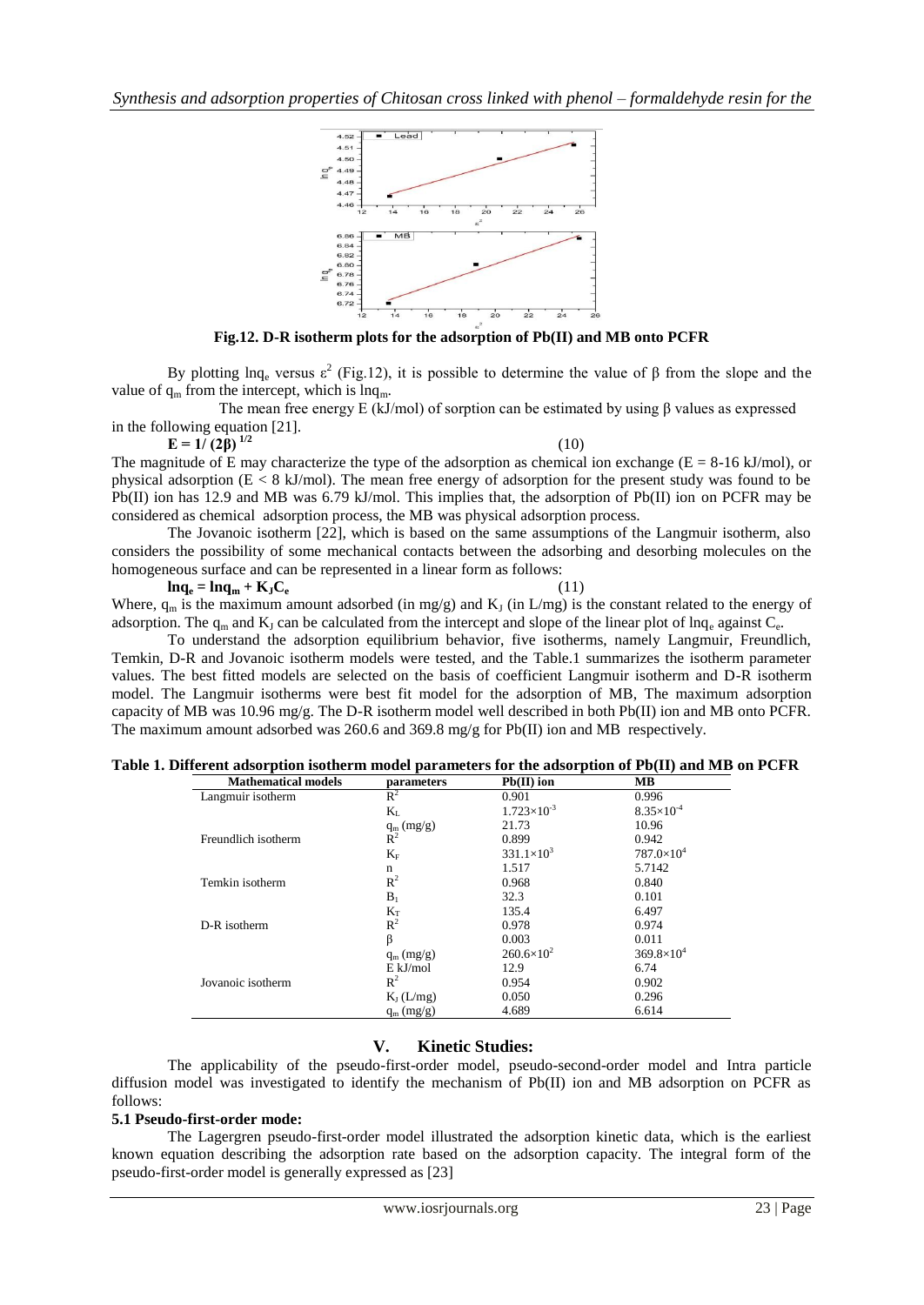$\ln (q_e - q_t) = \ln q_e - k_1 t$  (12)

Where,  $k_1$  (L/ min) and predicted  $q_e$  can be determined from the slope and intercept of the linear plot between ln  $(q_e - q_t)$  and t, respectively.

#### **5.2 Pseudo-second-order model:**

The adsorption kinetic may be described by the pseudo-second-order model. The differential equation is generally known and described as [24].

$$
\frac{t}{q_t} = \frac{1}{k_2 q_e^2 q_e} + \frac{1}{\sqrt{1}} \tag{13}
$$

Where,  $k_2$  (g/mg/min) is the second-order rate constant of adsorption. The plot of  $t/q_t$  versus t shows a linear relationship. Values of  $k<sub>2</sub>$  and equilibrium adsorption capacity  $q<sub>e</sub>$  were calculated from the intercept and slope of the plot shown in Fig.13.



#### **Fig. 13. Pseudo-second-order kinetic plots for adsorption of Pb(II) ion and MB onto PCFR 5.3 Intra-particle diffusion model:**

The adsorption proceeds in several steps involving transport of solute molecules from the aqueous phase to the surface of the solid particles and then interior of the solid. According to [25], for most adsorption processes the amount of adsorption varies almost proportional with  $t_{1/2}$ , which can be expressed as

 $q_t = k_{id} t^{0.5} + C$  (14)

Where,  $q_t$  is the adsorption capacity at time t,  $t^{0.5}$  is the half life time in second and  $k_{id}$  (mg/g/min<sup>0.5</sup>) is the rate constant of the intra-particle diffusion model and C (mg/g) reflects the boundary layer effect. The  $k_{id}$ and C can be determined from the slope and intercept of the linear plot of  $q_t$  against  $t^{0.5}$ .

# **Table 2. Kinetic parameters for the adsorption of Pb(II) ion and Methylene blue dye on PCFR**

| <b>Mathematical models</b> | parameters                       | $Pb(II)$ ion | MВ     |  |
|----------------------------|----------------------------------|--------------|--------|--|
| First-order kinetics       | $R^2$                            | 0.735        | 0.246  |  |
|                            | $k_1$ (min <sup>-1</sup> )       | 0.007        | 0      |  |
|                            | $q_e$ (mg/g)                     | 10.11        | 209.4  |  |
| Second-order kinetics      | $R^2$                            | 0.998        | 0.996  |  |
|                            | $k_2$ g/mg/min                   | 0.0833       | 0.0454 |  |
|                            | $q_e (mg/g)$                     | 100          | 1000   |  |
| Intra-particle diffusion   | $\overline{\mathsf{R}}^2$        | 0.946        | 0.835  |  |
|                            | $k_{id}$ g/mg/min <sup>1/2</sup> | 1.885        | 32.99  |  |
|                            | $C \left( \frac{mg}{g} \right)$  |              |        |  |
|                            |                                  | 64.6         | 397.6  |  |

The pseudo-first-order, pseudo-second-order and intra-particle diffusion models were used to understand the kinetic nature of Pb(II) ion and MB onto PCFR adsorption system. All the values are presented in Table.2. Based on linear regression  $(R^2)$  values, the kinetics of Pb(II) ion and MB adsorption onto the PCFR can be described well by second-order equation. The value of pseudo-second-order rate constant,  $k_2$ , for Pb(II) ion was 0.0833 and MB was 0.0454 g/mg/min.

#### **VI. Effect of temperature and**

# **thermodynamic data**

The adsorption tests were performed by batch technique in single system at 308K, 318K and 328K respectively. For kinetic studies, a series of 250ml flask were used and each flask was filled with PCFR at mass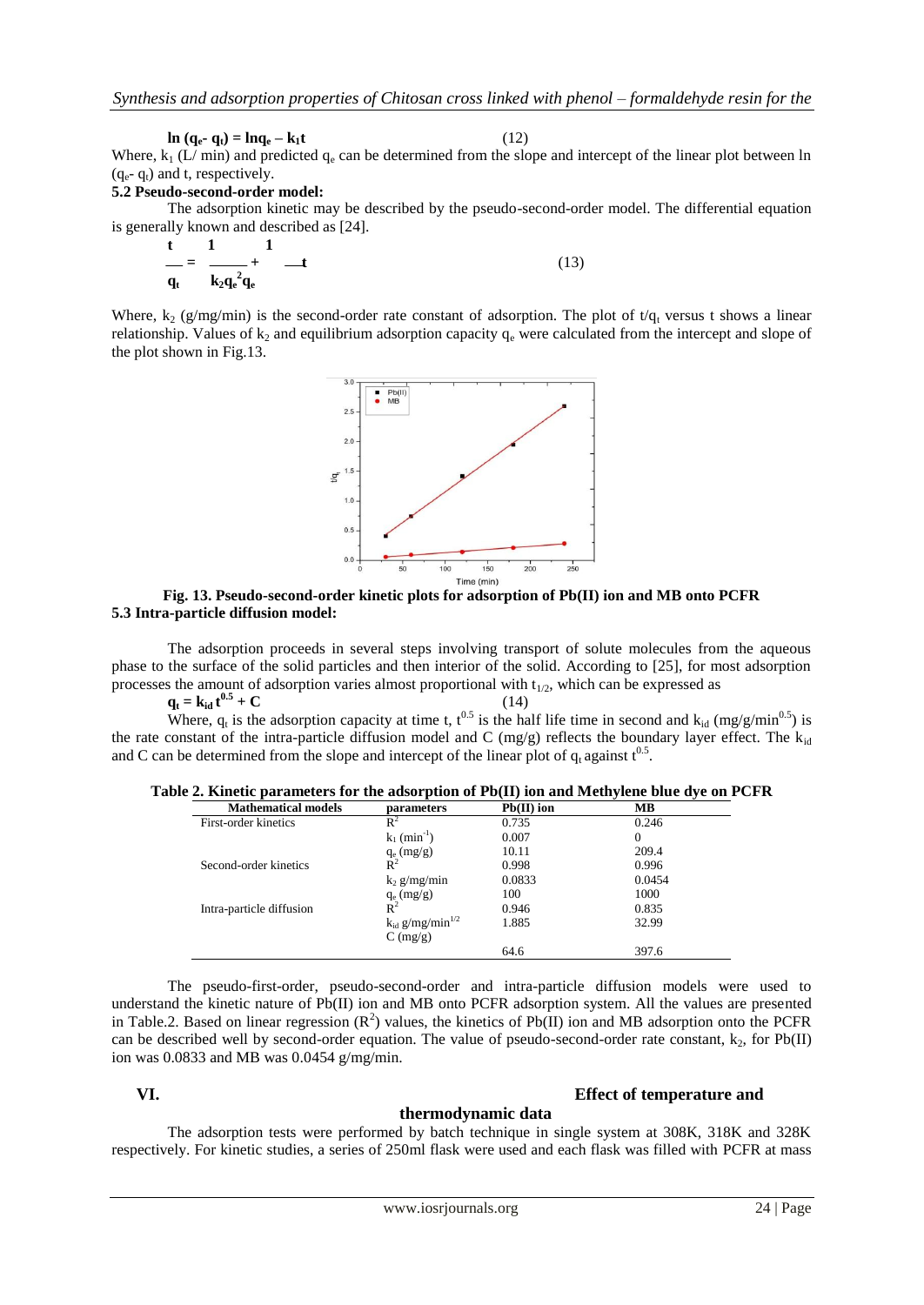loadings 0.150g for Pb(II) ion solution and 0.050g for MB solution at 20ppm and 50ppm initial concentrations respectively. The percentage removal of Pb(II) ion and MB are presented in Fig.14.



The energy and entropy considerations are very important in order to understand the kinetics of adsorption. The amount of Pb(II) ion and MB adsorbed at equilibrium at different temperature has examined to obtain the thermodynamic parameters. The  $K<sub>L</sub>$  value is used in the following equation to determine the change of Gibbs free energy of adsorption (ΔG˚).



**Fig. 15.van't Hoff plots of ln K<sup>L</sup> versus 1/T for the adsorption of Pb(II) ion and MB onto PCFR**

The change in enthalpy  $(\Delta H^{\circ})$  and entropy  $(\Delta S^{\circ})$  was determined from the slope and intercept of van't Hoff plot of ln  $K_L$  versus 1/T plot (Fig.5.15), according to the following equation:

| $\Delta S^{\circ}$ $\Delta H^{\circ}$ |           |      |  |
|---------------------------------------|-----------|------|--|
| $\ln K_L =$ — —                       |           | (17) |  |
| R                                     | <b>RT</b> |      |  |

| Where, $KL$ is<br>Langmuir        |        |       |                             | <b>Thermodynamics parameters</b> |       |                                           |       | the<br>constant.         |
|-----------------------------------|--------|-------|-----------------------------|----------------------------------|-------|-------------------------------------------|-------|--------------------------|
| Where R is                        | Dyes   | $R^2$ | $\Delta H^{\circ}$<br>J/mol | $\Delta S^{\circ}$<br>J/mol K    |       | $-\Delta G^{\circ}(kJ/mol) \times 10^{2}$ |       | the<br>gas               |
| constant                          |        |       |                             |                                  | 308K  | 318K                                      | 328K  | $(8.314$ J/mol           |
| $K$ ), T is the<br>(in K).<br>The | Pb(II) | 0.952 | 13.44                       | 64.56                            | 66.88 | 74.90                                     | 79.72 | temperature<br>estimated |

thermodynamic parameters are presented in Table 3.